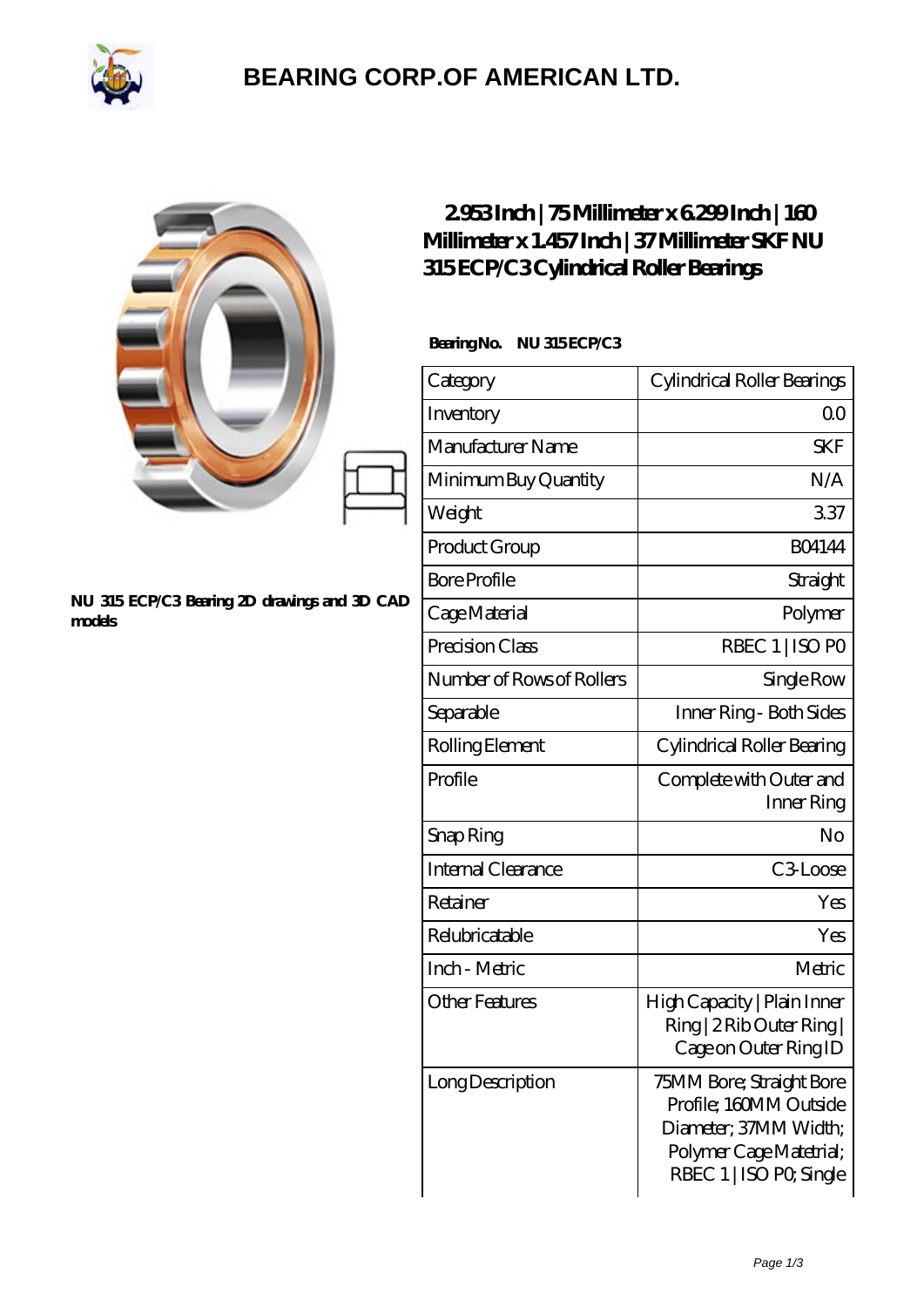

## **[BEARING CORP.OF AMERICAN LTD.](https://2urt-utz.de)**

| Sides Separable; No Snap             |
|--------------------------------------|
| Ring Relubricatable;<br>C3-Loose Int |
| Cylindrical Roller Bearing           |
| 31171547                             |
| 8482.5000.00                         |
| Bearing                              |
| http://www.skf.com                   |
| NU 315ECP/C3                         |
| 7.423                                |
| 2953Inch   75 Millimeter             |
| 1.457 Inch   37 Millimeter           |
| 6.299 Inch   160 Millimeter          |
| $75$ mm                              |
| 265kN                                |
| 160mm                                |
| Not Rated                            |
| $37 \text{mm}$                       |
| 5300RPM                              |
| (2) Outer Ring                       |
| Steel                                |
| Straight                             |
| Polyamide                            |
| 1                                    |
| Uncoated                             |
| C <sub>3</sub>                       |
| Open                                 |
| Separable Ring                       |
| 37 <sub>mm</sub>                     |
| Maximum of $+300^\circ$<br>F         |
| 2mm                                  |
|                                      |